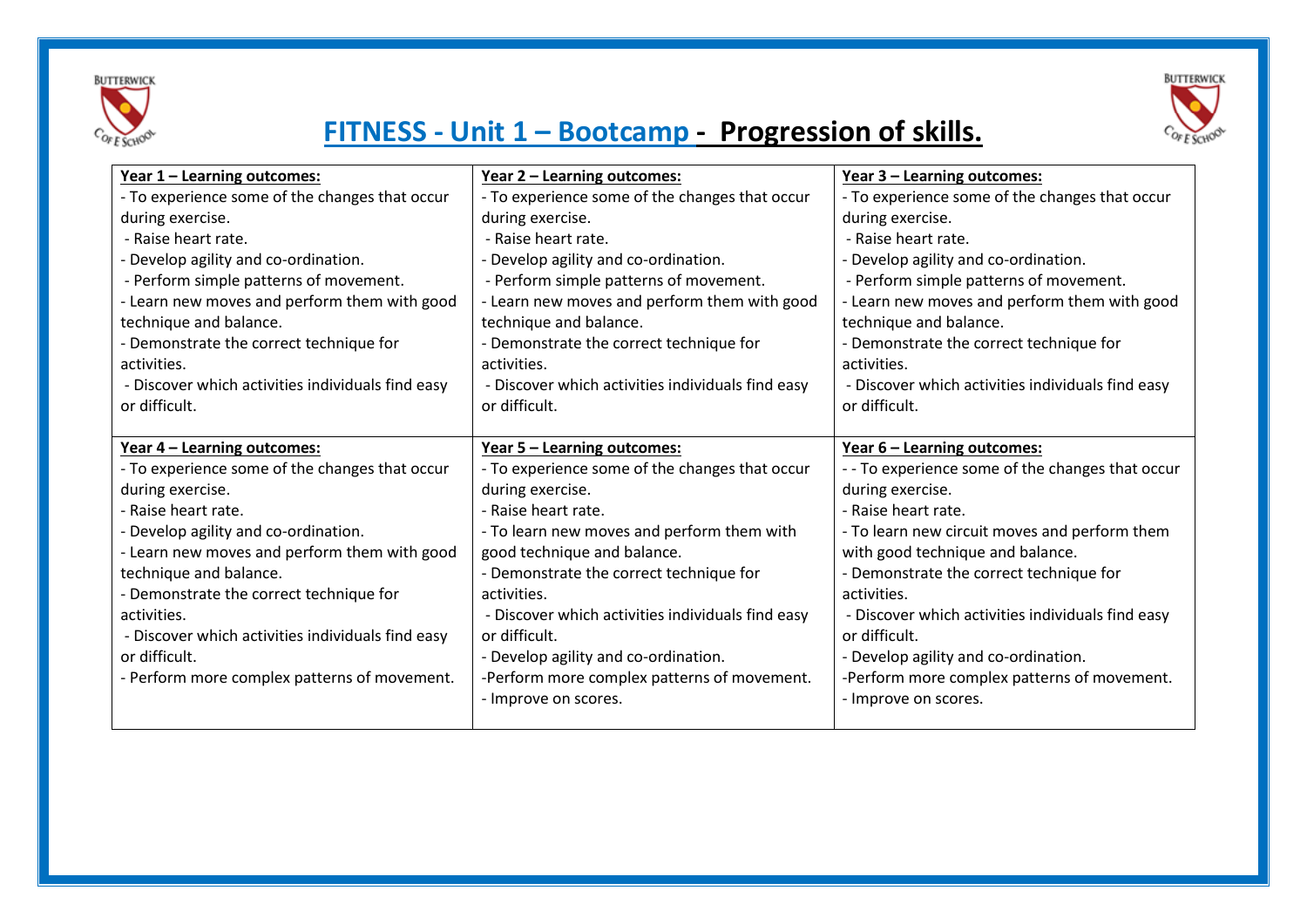



# **FITNESS - Unit 2 – Mighty Movers (running/boxercise) - Progression of skills.**

| Year 1 - Learning outcomes:<br>- To understand that running can be done in<br>many ways.<br>- Run at different speeds and in different<br>directions with control.<br>- Run in a race with a team.<br>- Understand what happens to our breathing                                                                                                                                                                                           | <u>Year 2 - Learning outcomes:</u><br>- To complete running activities with balance and<br>co-ordination.<br>- To run for 1 minute without stopping.<br>- Learn some of the changes that happen to the<br>body during exercise.<br>- Develop good technique for running circuits;                                                                                                                                                                                                                | <u>Year 3 - Learning outcomes:</u><br>- Demonstrate good use of arms when running at<br>different speeds.<br>- Analyse others' running technique and suggest<br>ways of improving.<br>- Learn how to hand over in an efficient manner.<br>- Understand the reason for warning up.                                                                             |
|--------------------------------------------------------------------------------------------------------------------------------------------------------------------------------------------------------------------------------------------------------------------------------------------------------------------------------------------------------------------------------------------------------------------------------------------|--------------------------------------------------------------------------------------------------------------------------------------------------------------------------------------------------------------------------------------------------------------------------------------------------------------------------------------------------------------------------------------------------------------------------------------------------------------------------------------------------|---------------------------------------------------------------------------------------------------------------------------------------------------------------------------------------------------------------------------------------------------------------------------------------------------------------------------------------------------------------|
| during exercise, and why it changes.<br>- Increase heart rate.<br>- Complete a running circuit.<br>- Understand the importance of using arms when<br>running.<br>- Run quickly in a relay activity, aiming to<br>improve speed.                                                                                                                                                                                                            | understand the value of a circuit.<br>- Develop running technique with good balance<br>and co-ordination.<br>- Complete a running circuit.                                                                                                                                                                                                                                                                                                                                                       | - Complete a running circuit showing good<br>balance, co-ordination and agility.<br>- Use the correct running technique to complete<br>a circuit.                                                                                                                                                                                                             |
| Year 4 - Learning outcomes:<br>- Learn the value of boxercise.<br>- Apply the techniques learned to a routine set to<br>music.<br>- Apply the correct technique for the cross jab -<br>co-ordination.<br>- Link skills with control and precision.<br>- Develop personal fitness levels, particularly<br>strength and stamina.<br>- Refine the technique of moves learned.<br>- Learn the value of completing a full boxercise<br>workout. | <u>Year 5 - Learning outcomes:</u><br>- Create a short routine using moves previously<br>learned in Year 4.<br>- Perform boxercise moves in time with the music<br>in order to improve fitness.<br>- Learn how to include linking moves into a<br>sequence.<br>- Devise a short sequence using the moves<br>learned so far.<br>- Performa sequence with precision and<br>accuracy; maintain balance throughout all the<br>moves.<br>- Performa fitness circuit incorporating boxercise<br>moves. | Year 6 - Learning outcomes:<br>- Compose an aerobic warm-up that raises the<br>heart rate over a sustained time.<br>- Demonstrate fluency of moves; perform<br>complex moves to music.<br>- Understand the value of this type of exercise.<br>- Demonstrate the understanding of boxercise<br>moves and how they can be linked together to<br>make a routine. |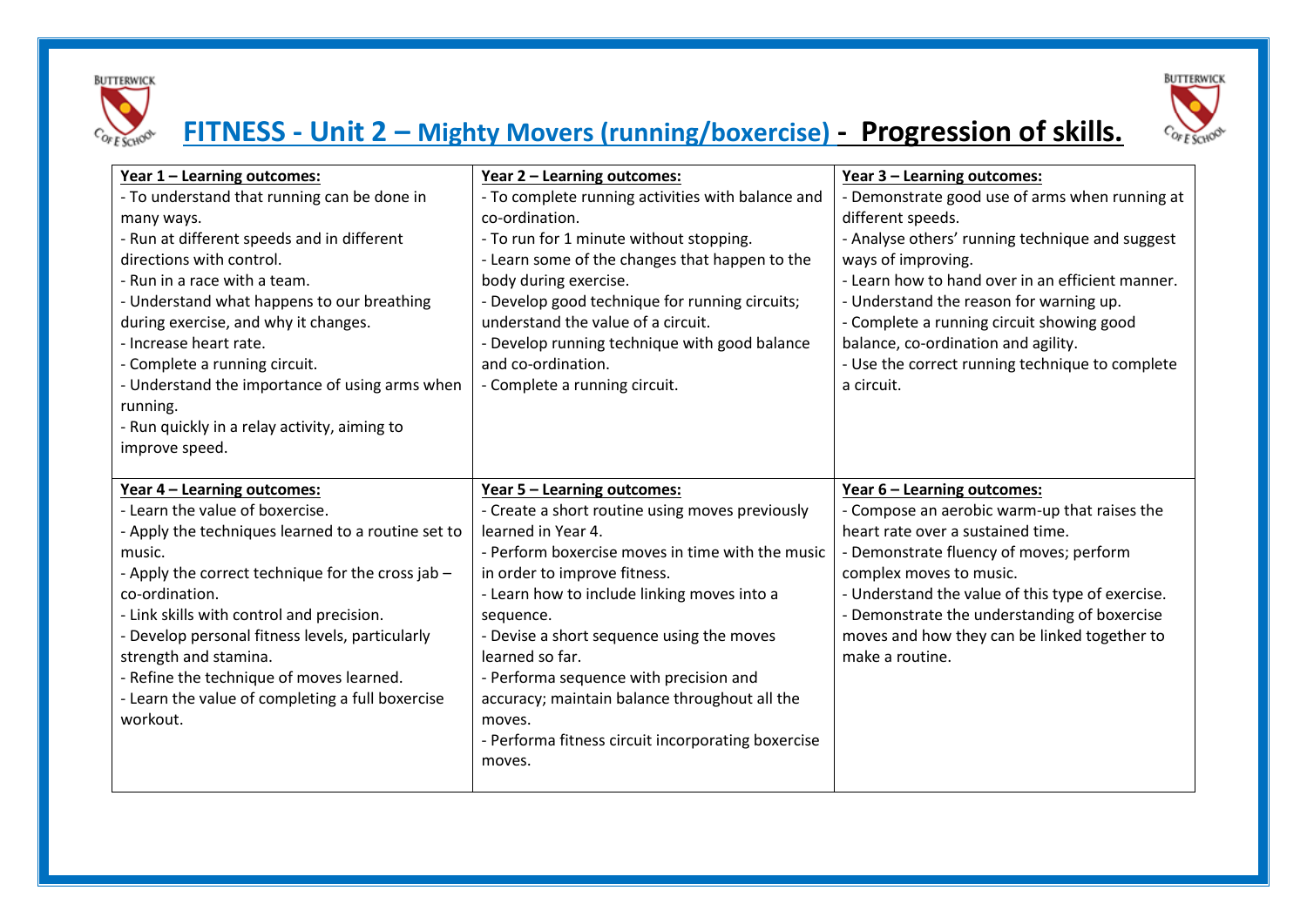



## **FITNESS - Unit 3 – Skip / Step to the Beat - Progression of skills.**

| Year 1 - Learning outcomes:                        | <u>Year 2 - Learning outcomes:</u>                | Year 3 - Learning outcomes:                         |
|----------------------------------------------------|---------------------------------------------------|-----------------------------------------------------|
| - Learn how to hop - same foot to same foot;       | - Consolidate skipping techniques.                | - Explore different ways of skipping; practise      |
| learn how to jump - two feet to two feet; be able  | - Raise heart rate in order to improve personal   | techniques learned in previous years; observe       |
| to do these activities on the move.                | fitness.                                          | and comment on others' performance; be aware        |
| - Develop the 'step hop' technique for a good      | - Hop consistently; jump with control; skip with  | of safety aspects concerned with skipping.          |
| skip without a rope; explore the action of         | good technique.                                   | - Participate in large rope skipping; develop large |
| skipping at a low level.                           | - Improve awareness of where the rope is when     | rope skipping technique.                            |
| - Learn how to skip with a rope; explore different | skipping; improve control of the rope and         | - Skip with a partner; compose a sequence of        |
| ways of skipping.                                  | running skip technique.                           | skipping moves.                                     |
| - Skip with good balance and technique.            | - Demonstrate good technique while skipping.      | - Perform skipping moves in a routine; teach a      |
| - Perform a skipping circuit with knowledge and    | - Observe and comment on others'                  | partner your routine.                               |
| understanding.                                     | performances.                                     | - Perform large rope skipping with good             |
|                                                    |                                                   | technique and to songs or rhymes.                   |
|                                                    |                                                   | - Perform rope and non-rope skipping with good      |
|                                                    |                                                   | technique and to songs or rhymes.                   |
| Year 4 - Learning outcomes:                        | Year 5 - Learning outcomes:                       | Year 6 - Learning outcomes:                         |
| - Learn basic step moves, practise and perfect     | - Improve timing and stepping to the beat.        | - Perform aerobic activity to music; improve        |
| them.                                              | - Count moves and perform in repetitions of       | stamina, demonstrating correct technique.           |
| - Raise the heart rate and understand the          | eight, four, two and singles.                     | - Devise a routine based on moves already           |
| importance of doing this.                          | - Perform step moves in time with the music;      | learned; analyse and evaluate others'               |
| - Perform step moves in time to the music with     | work with a partner to produce a sequence of      | performance and suggest areas of improvement.       |
| co-ordination.                                     | step moves; analyse and evaluate own and          | - Select and use a wide range of compositional      |
| - Understand the importance of a warm up.          | others' performance.                              | ideas and skills to create a routine.               |
| - Practise and apply a sequence of step moves to   | - To perform a sequence of steps in time with the | - Suggest ways to improve performance showing       |
| a beat.                                            | music.                                            | sound knowledge and understanding.                  |
| - Understand the value of step-type exercise.      | - Create some new moves based on those taught     |                                                     |
| - Create and perform a sequence of step moves.     | in previous lessons.                              |                                                     |
|                                                    |                                                   |                                                     |
|                                                    | - Devise a routine using knowledge from the       |                                                     |
|                                                    | whole unit.                                       |                                                     |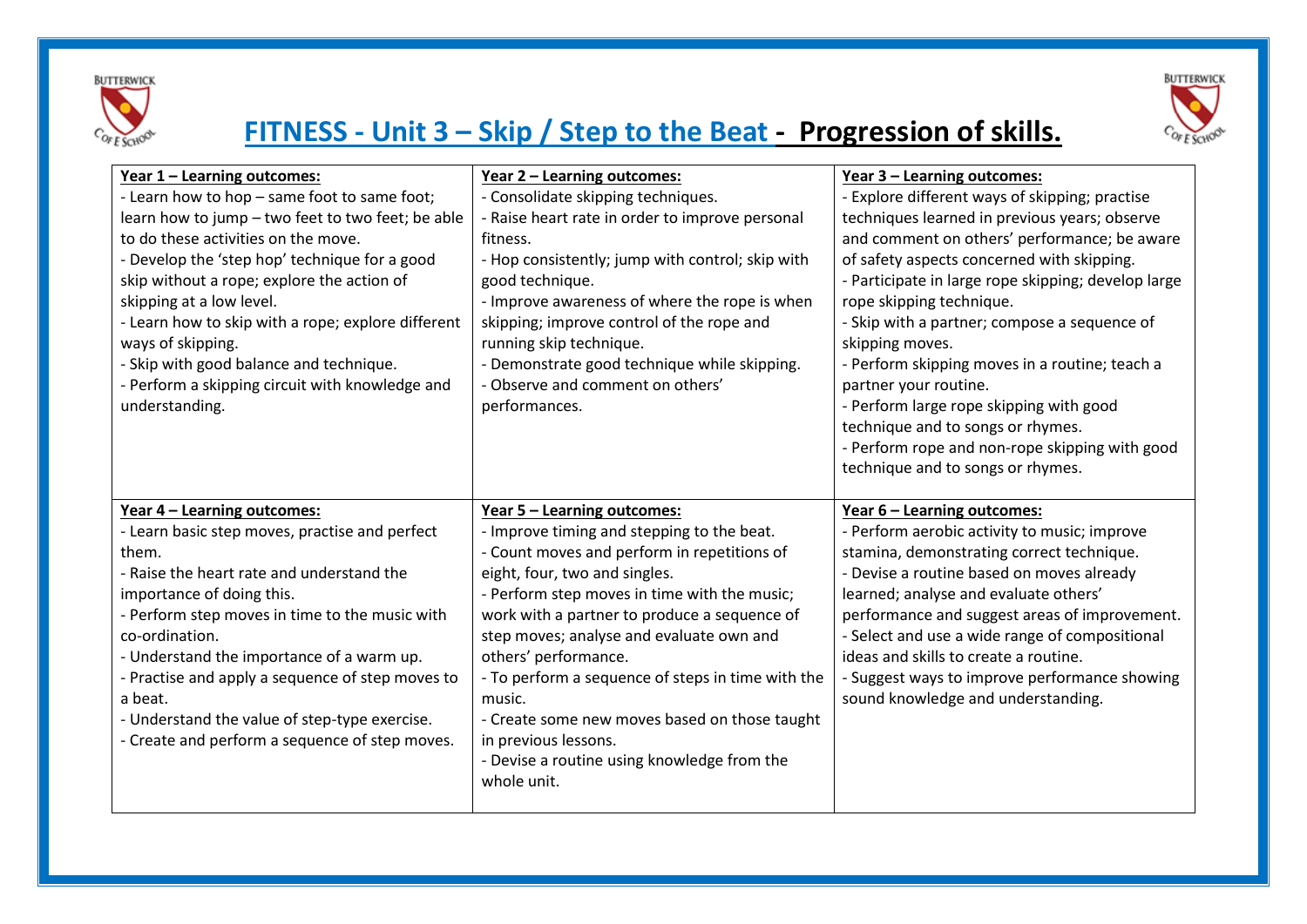



| Year 1 - Learning outcomes:                        | <u>Year 2 - Learning outcomes:</u>                | <u>Year 3 - Learning outcomes:</u>              |
|----------------------------------------------------|---------------------------------------------------|-------------------------------------------------|
| - Develop balance, agility and co-ordination.      | - Master basic movements, as well as developing   | - Master basic movements, as well as developing |
| - The children will master basic movements.        | balance, agility and co-ordination.               | balance, agility and co-ordination.             |
| - Perform using simple movement patterns.          | - Perform using simple movement patterns.         | - Perform using simple movement patterns.       |
|                                                    |                                                   |                                                 |
|                                                    |                                                   |                                                 |
| Year 4 - Learning outcomes:                        | <u>Year 5 - Learning outcomes:</u>                | <u>Year 6 - Learning outcomes:</u>              |
| - Perform a simple ball-skill circuit with         | - Perform a fitness circuit that aims to improve  | - Develop a personal programme that is suitable |
| understanding and accuracy.                        | strength and stamina; understand the relevance    | for each child, using the knowledge and         |
| - Work with a partner in a skill-based situation.  | of each activity.                                 | understanding they have learned from previous   |
| - Self-motivate and motivate others.               | - Explore reasons for improvement or lack of      | fitness sessions.                               |
| - Work collaboratively with a partner in a skills- | improvement.                                      |                                                 |
| based situation.                                   | - Perform a fitness circuit with understanding,   |                                                 |
| - Evaluate own and others' performance.            | aiming to improve strength and stamina.           |                                                 |
| - Understand how a sport-specific skills can be    | - Use the correct technique for new stations that |                                                 |
| put into a circuit.                                | involve equipment.                                |                                                 |
| - Perform indoor athletics events and understand   | - Understand that circuits can take different     |                                                 |
| their adaptions.                                   | forms and work on different fitness elements.     |                                                 |
| - Demonstrate correct technique in most            | - Improve technique and performance.              |                                                 |
| activities.                                        | - Perform a fitness circuit that aims to improve  |                                                 |
|                                                    | strength and stamina; understand the relevance    |                                                 |
|                                                    |                                                   |                                                 |
|                                                    | of each activity.                                 |                                                 |
|                                                    |                                                   |                                                 |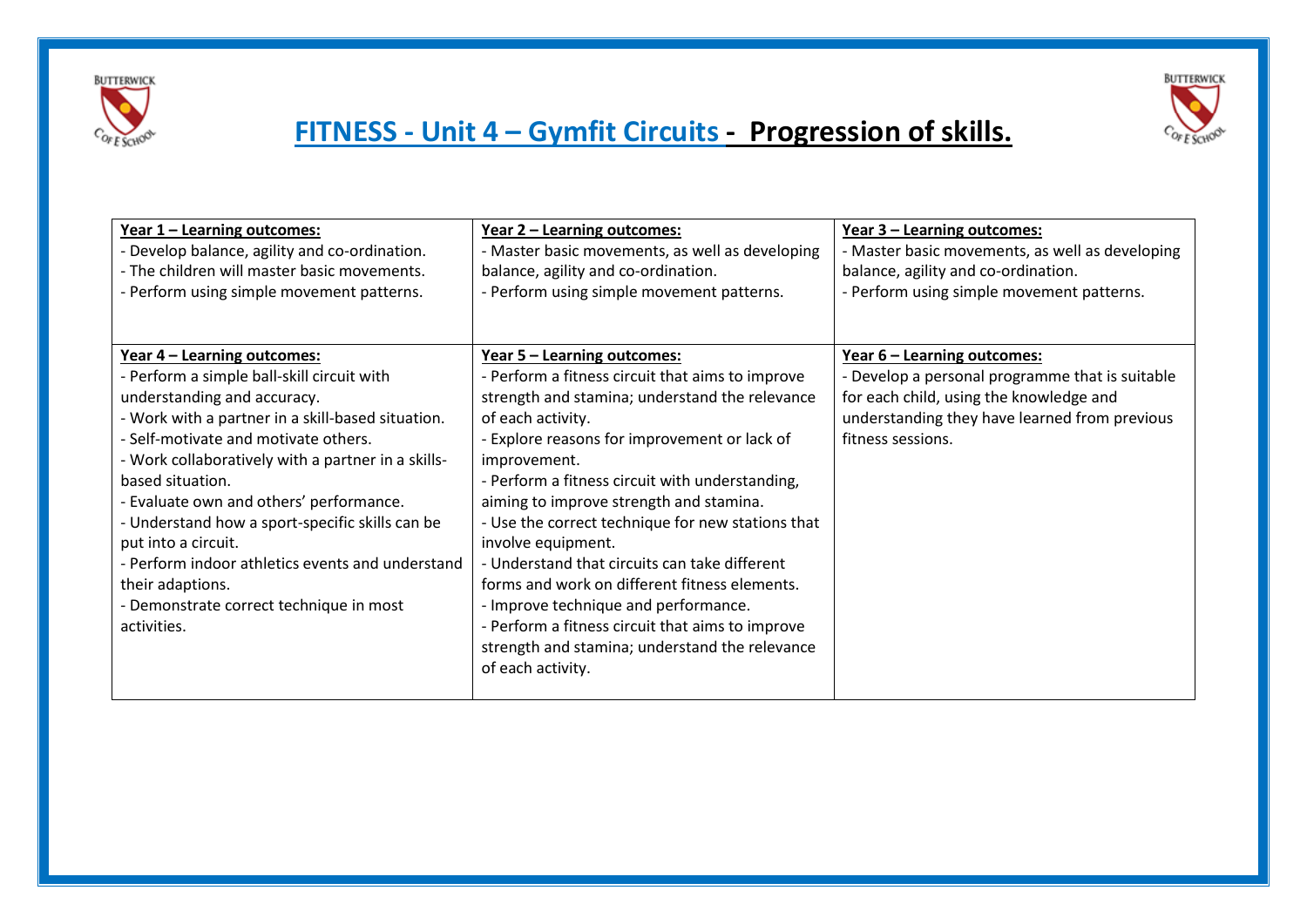



# **FITNESS – Unit 5 – Cool core (Strength and Pilates) - Progression of skills.**

| Year 1 - Learning outcomes:                        | <u>Year 2 - Learning outcomes:</u>               | Year 3 - Learning outcomes:                         |
|----------------------------------------------------|--------------------------------------------------|-----------------------------------------------------|
| - Learn how to control breathing.                  | - Learn how to maintain a good bridge using core | - Learn techniques for moves that are similar to    |
| - Learn how to support body weight.                | strength.                                        | those used in pilates.                              |
| - Perform a movement that demonstrates good        | - Use arms effectively when running.             | - Be able to link agility and core strength         |
| core control.                                      | - Improve plank technique.                       | activities together in an appropriate way.          |
| - Increase the speed at which you travel through   | - Maintain a wheelbarrow walk for longer period  | - Be able to perform core strength moves with       |
| the ladders accurately.                            | of time, using core strength.                    | accuracy.                                           |
| - Learn the technique for the plank, front support | - Performa small crunch and understand what it   | - Understand how hula hooping helps to improve      |
| and back support.                                  | does; perform an activity/game that uses the     | core strength.                                      |
| - Be able to use the core to maintain balance      | abdominals.                                      | - Develop activities into a circuit in order to     |
| when running.                                      | - Perform a squat and diagonal body twist, and   | improve fitness levels.                             |
| - Support body weight on the hands using the       | understand why they are valuable exercises to do | - Perform a circuit with accuracy.                  |
| core muscles to keep balanced; perform a           | - Transfer weight from one foot to two feet.     | - Improve scores of the skills learned.             |
| wheelbarrow with a partner, with control.          | - Footwork patterns using a hoop.                |                                                     |
| - Walk demonstrating good posture and balance.     | - Jump with accuracy using core strength to      |                                                     |
| - Develop more complex footwork patterns on        | maintain balance.                                |                                                     |
| the SAQ ladders.                                   | - Hoop skills that will aid core strength and    |                                                     |
| - Use techniques already learned to improve        | balance.                                         |                                                     |
| performance.                                       | - Hand-eye co-ordination.                        |                                                     |
| <u>Year 4 - Learning outcomes:</u>                 | <u>Year 5 - Learning outcomes:</u>               | Year 6 - Learning outcomes:                         |
| - Perform basic pilates moves with good            | - Perform pilates/yoga moves with accuracy.      | - Link core strength activities together with       |
| technique and understanding.                       | - Learn how to link moves together to make a     | fluency; Demonstrate good technique in moves        |
| - Perform some controlled pilates movements,       | sequence.                                        | already learned; learn new pilates moves.           |
| and understand the benefit of doing them.          | - Learn a new pose with accuracy.                | - Develop co-ordination and balance.                |
| - Learn new moves and develop correct              | - Help a partner to achieve a good technique by  | --Learn how to improve cool core, and how to        |
| technique.                                         | observing and coaching.                          | create moves that need balance and strength.        |
| - Understand why breathing is important            | - Learn improvement is needed and how to         | - Work with a partner to create new moves.          |
| throughout all of the moves.                       | improve; discover our strengths.                 | - Devise a suitable warm-up activity for cool core. |
| - Create a cool core move using balance            | - Perform moves with fluency and control.        | - Link cool core moves together to teach another    |
| techniques.                                        | - Devise own unique move and name it.            | pair; improve balance and core strength;            |
| - Master pilates moves with accuracy and           | - Devise a sequence of yoga/pilates moved with   | complete a workout for personal improvement.        |
| control, and understand the values of doing        | fluency and accuracy.                            | - Learn how to evaluate others' creations.          |
| them.                                              |                                                  | - Perform sequences of strength and balance.        |